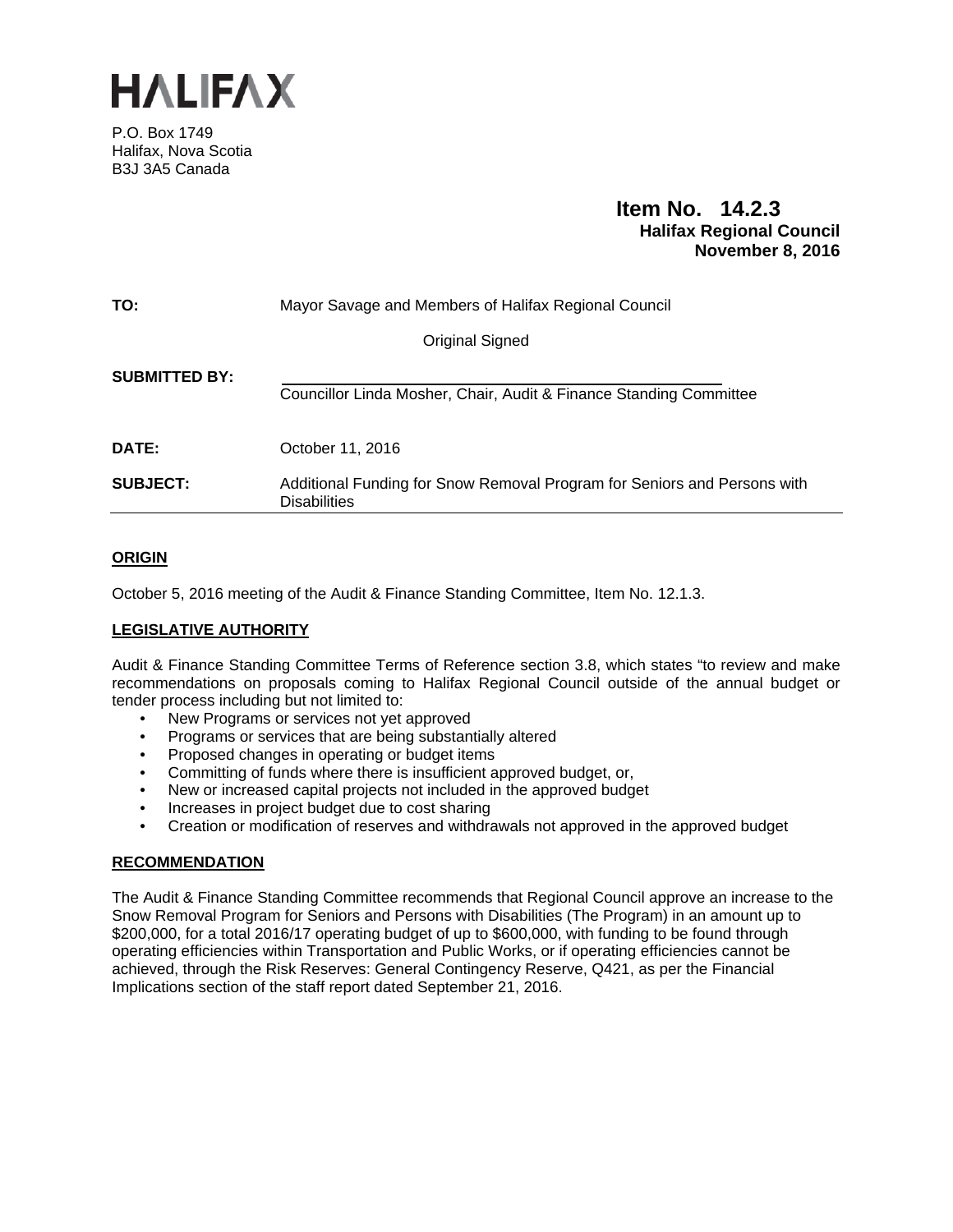## **BACKGROUND**

A staff report dated September 21, 2016 pertaining to additional funding for the snow removal program for seniors and persons with disabilities was before the Audit & Finance Standing Committee for consideration at its meeting held on October 5, 2016.

For further information, please refer to the attached staff report dated September 21, 2016

### **DISCUSSION**

The Audit & Finance Standing committee considered the staff report dated September 21, 2016 at its meeting held on October 5, 2016 and forwarded the recommendation to Halifax Regional Council as outlined in this report.

#### **FINANCIAL IMPLICATIONS**

As outlined in the attached staff report dated September 21, 2016.

### **RISK CONSIDERATION**

As outlined in the attached staff report dated September 21, 2016.

### **COMMUNITY ENGAGEMENT**

The Audit & Finance Standing Committee meetings are open to public attendance, a live webcast is provided of the meeting, and members of the public are invited to address the Committee for up to five minutes at the end of each meeting during the Public Participation portion of the meeting. The agenda, reports, and minutes of the Audit & Finance Standing Committee are posted on Halifax.ca

## **ENVIRONMENTAL IMPLICATIONS**

Not applicable.

## **ALTERNATIVES**

The Audit & Finance Standing Committee did not discuss alternatives.

## **ATTACHMENTS**

1. Staff report dated September 21, 2016.

A copy of this report can be obtained online at http://www.halifax.ca/council/agendasc/cagenda.php then choose the appropriate meeting date, or by contacting the Office of the Municipal Clerk at 902.490.4210, or Fax 902.490.4208.

Report Prepared by: Liam MacSween, Legislative Assistant, 902.490.6521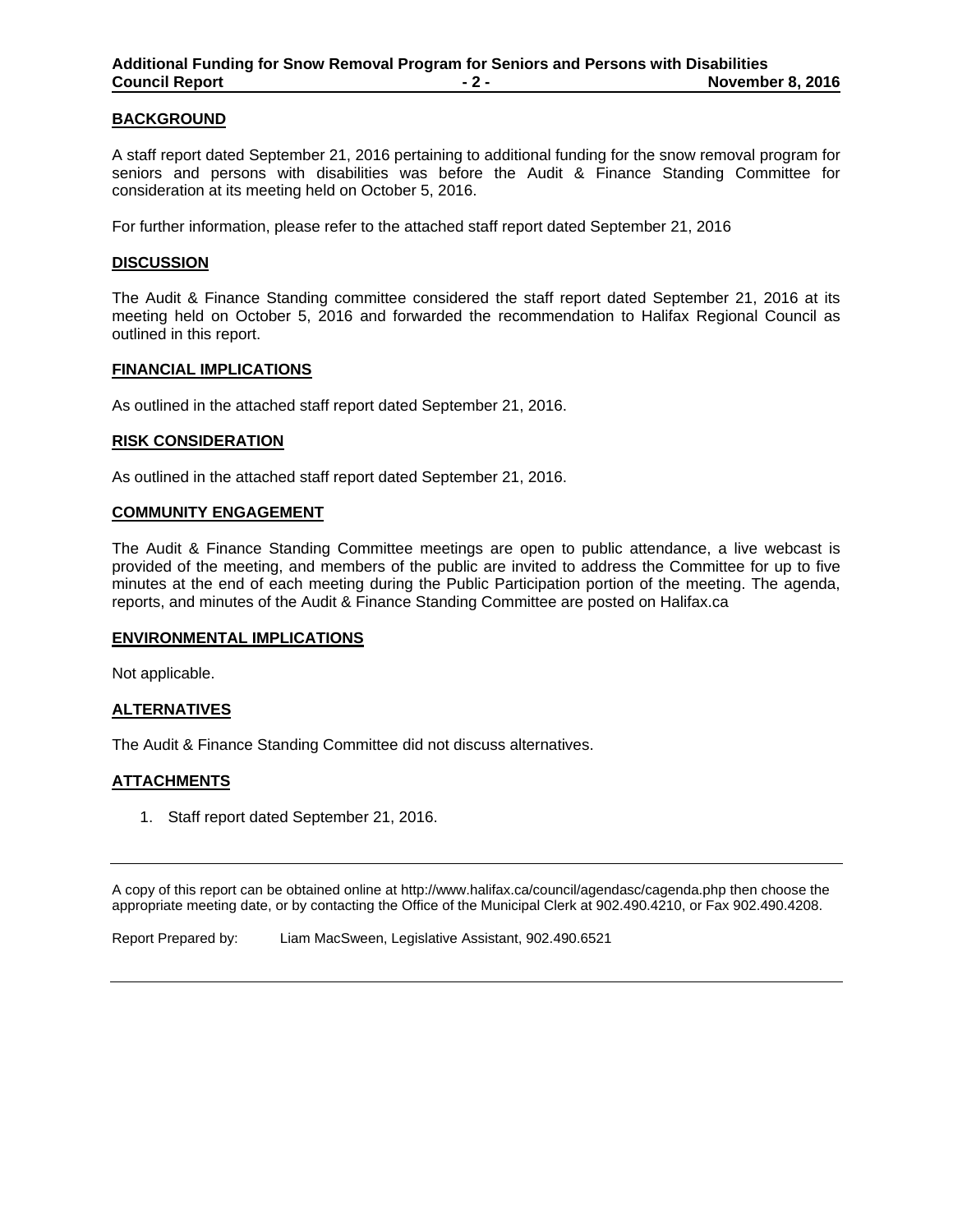

P.O. Box 1749 Halifax, Nova Scotia 63J 3A5 Canada

# item No.12.1.3 Audit & Finance Standing Committee October  $5<sup>th</sup>$ , 2016

| TO:                  | Chair and Members of Audit & Finance Standing Committee                                         |  |
|----------------------|-------------------------------------------------------------------------------------------------|--|
| <b>SUBMITTED BY:</b> | Original Signed                                                                                 |  |
|                      | Jacques Dubé, Chief Administrative Officer                                                      |  |
|                      | <b>Original Signed</b>                                                                          |  |
|                      | Taso Koutroulakis, P.Eng., A/ Director, Transportation & Public Works                           |  |
| DATE:                | September 21 <sup>st</sup> , 2016                                                               |  |
| <b>SUBJECT:</b>      | Additional Funding for Snow Removal Program for Seniors and Persons with<br><b>Disabilities</b> |  |

# **ORIGIN**

July 26<sup>th</sup>, 2016 motion of Regional Council:

Moved by Councillor Mosher, seconded by councillor McCluskey,

That Halifax Regional Council direct staff to prepare <sup>a</sup> report to the Audit and Finance increase the funding for the Seniors and Persons with Disability snow removal program up to \$200,000 and report back to Council.

## LEGISLATIVE AUTHORITY

Halifax Regional Municipality Council approved, Dec 11, 2012, that all budget increases are to be presented to the Audit and Finance Standing Committee, prior to submission to Council.

Halifax Charter, section 93(1) - The Council shall make estimates of the sums that are required by the Municipality for the fiscal year; Halifax Charter, section79(1) - Specifies areas that the Council may expend money req

Recommendation on next page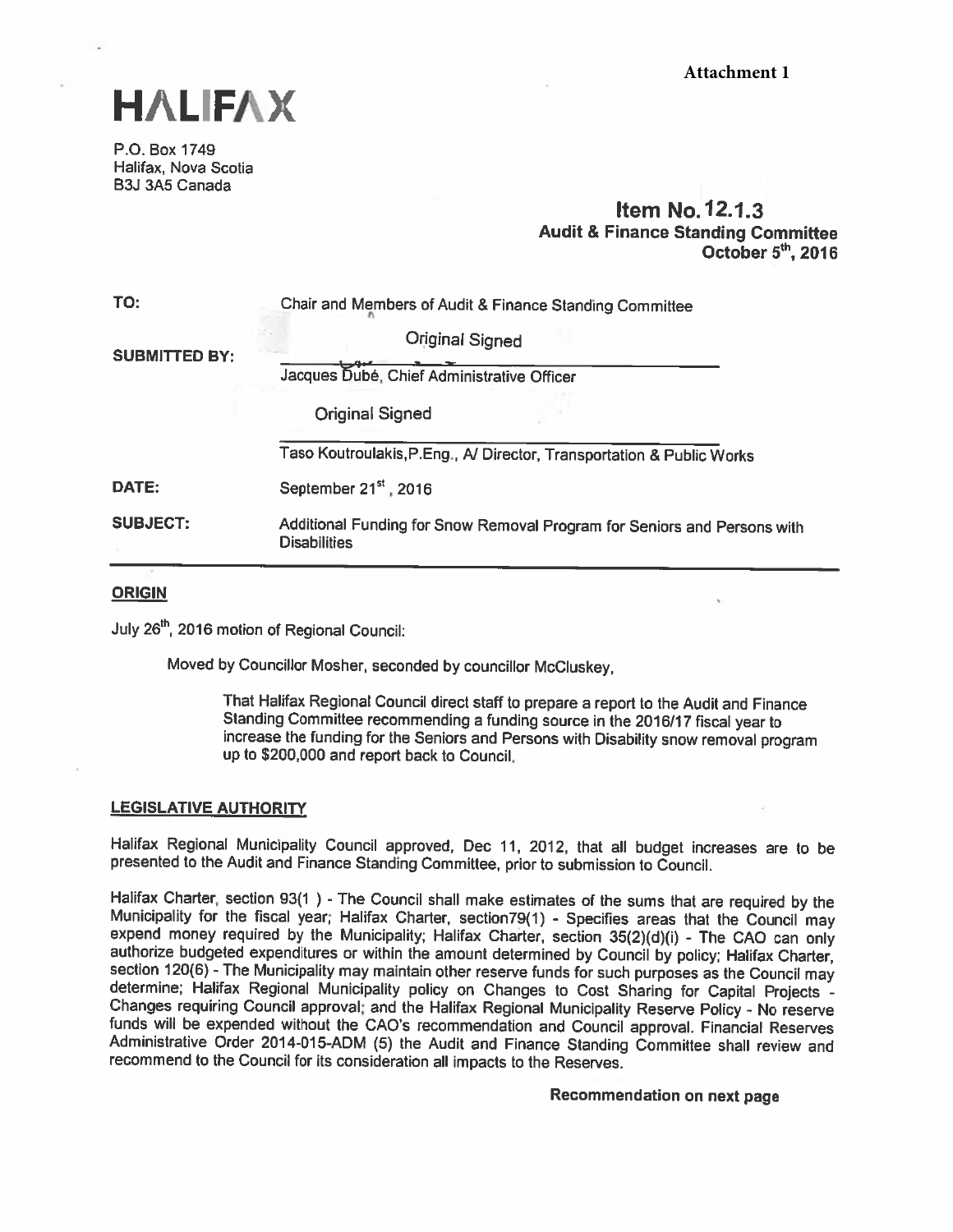### RECOMMENDATION

It is recommended that the Audit & Finance Standing Committee recommend that Regional Council:

Approve an increase to the Snow Removal Program for Seniors and Persons with Disabilities (The Program) in an amount up to \$200,000, for <sup>a</sup> total 2016/17 operating budget of up to \$600,000, with funding to be found through operating efficiencies within Transportation and Public Works, or if operating efficiencies cannot be achieved, through the Risk Reserves: General Contingency Reserve, Q421, as per the Financial Implications section of this report

### **BACKGROUND**

The Snow Removal Program, for the pas<sup>t</sup> four (4) years, has been administered by the YMCA. Currently, the program has the ability to serve up to <sup>485</sup> households. For the pas<sup>t</sup> three (3) years, the Program has exceeded capacity. It is anticipated that given the aging population, the number of applicants will continue to increase. As <sup>a</sup> result, Council has directed staff to identify <sup>a</sup> funding source in the 2016/17 fiscal year to increase funding for the Program up to \$200,000 to address increased demand.

#### **DISCUSSION**

Staff have consulted the YMCA to discuss the potential budget increase, and their ability to serve additional households. The YMCA confirmed that, with an additional \$200,000, they would have the capacity to serve additional clients. The YMCA currently charges <sup>a</sup> 15% administration fee, and estimates that each household served will cost \$700, meaning an additional <sup>243</sup> households could potentially be served.

#### FINANCIAL IMPLICATIONS

Operating efficiencies across Transportation and Public Works will be sought in order to offset the cost, as the 2016/2017 Approved Operating Budget cannot accommodate the increase. Alternately, i operating efficiencies cannot be achieved specifically within Transportation and Public works, the increased cost will be offset using: Risk Reserves: General Contingency Reserve Q421.

The additional funding required for the 2016/17 fiscal year can be accommodated through the General Contingency Reserve, if required, as mentioned above. The funding for 2017/18 will be addressed through the Operating Budget process. Approving the increase for additional funding for snow removal program for seniors and persons with disabilities will create <sup>a</sup> new pressure on the 2017/18 Operating Budget.

# Budget Summary, Risk Reserve - General Contingency Reserve, Q421

| As at August 31:                            |               |
|---------------------------------------------|---------------|
| Balance in Reserve, August 31, 2016         | \$1,768,151   |
| Projected Revenue to March 31, 2017         | 7,389<br>S    |
| Commitments to March 31, 2017               | \$ (529, 845) |
| September 20, 2016 HRC approvals:           |               |
| <b>Destination Halifax</b>                  | \$(104, 500)  |
| Pending Report for Oct 4 Council:           |               |
| <b>Volunteer Firefighters Honorariums</b>   | \$ (570,000)  |
| Maximum withdrawal per recommendation       | \$ (200,000)  |
| Projected available balance, March 31, 2017 | \$371,195     |
|                                             |               |

# Risk Reserve - General Contingency Reserve, 0421 (Sept 20, 2016)

Purpose of reserve is to receive any annual operating surplus of the Municipality, operating surplus of